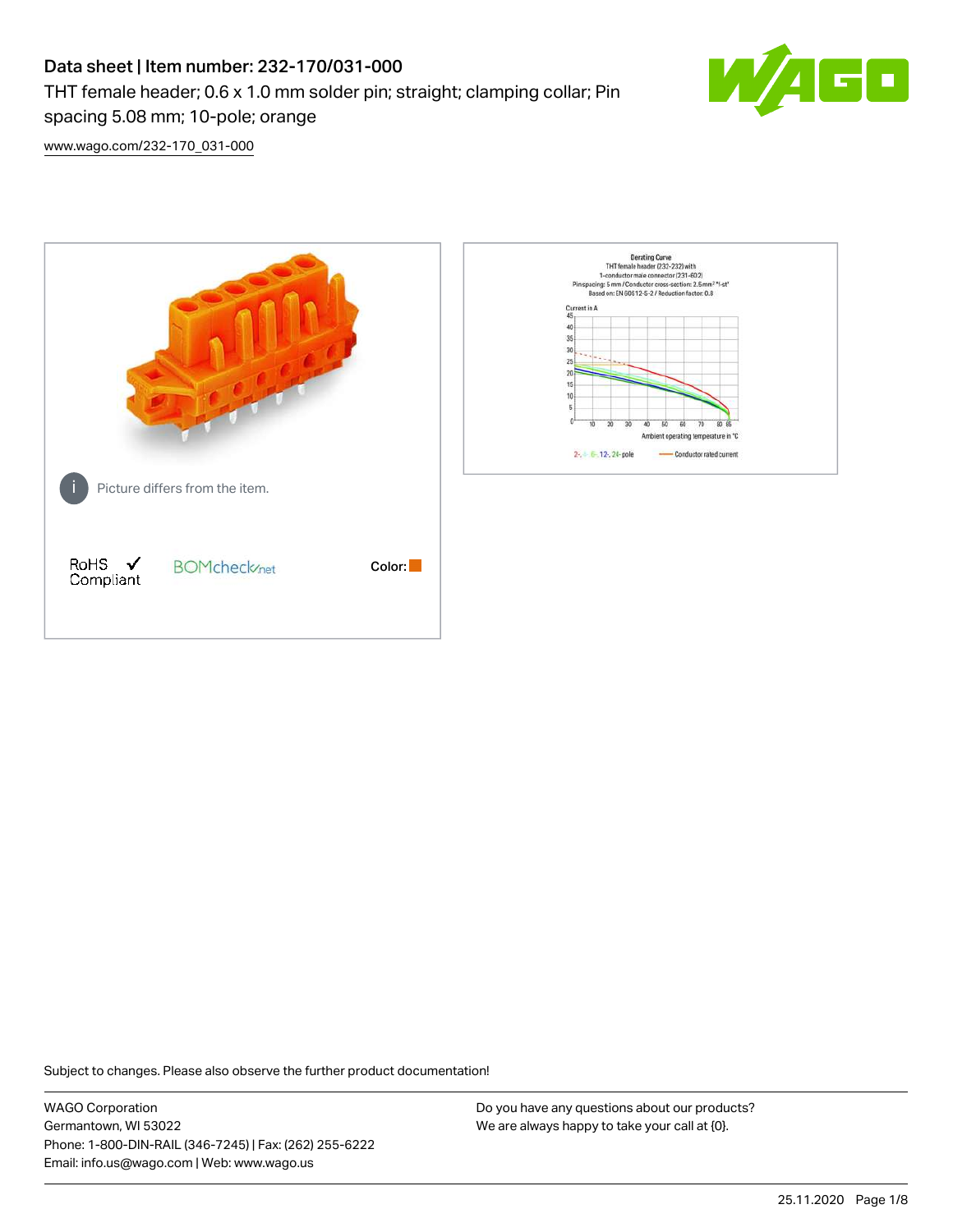



#### Item description

- $\blacksquare$ Horizontal or vertical PCB mounting via straight or angled solder pins
- П For board-to-board and board-to-wire connections
- $\blacksquare$ Touch-proof PCB outputs
- $\blacksquare$ Easy-to-identify PCB inputs and outputs
- $\blacksquare$ With coding fingers

#### Safety information 1:

The MCS - MULTI CONNECTION SYSTEM includes connectors without breaking capacity in accordance with DIN EN 61984. When used as intended, these connectors must not be connected/disconnected when live or under load. The circuit design should ensure header pins, which can be touched, are not live when unmated.

## Data Electrical data

Subject to changes. Please also observe the further product documentation!

WAGO Corporation Germantown, WI 53022 Phone: 1-800-DIN-RAIL (346-7245) | Fax: (262) 255-6222 Email: info.us@wago.com | Web: www.wago.us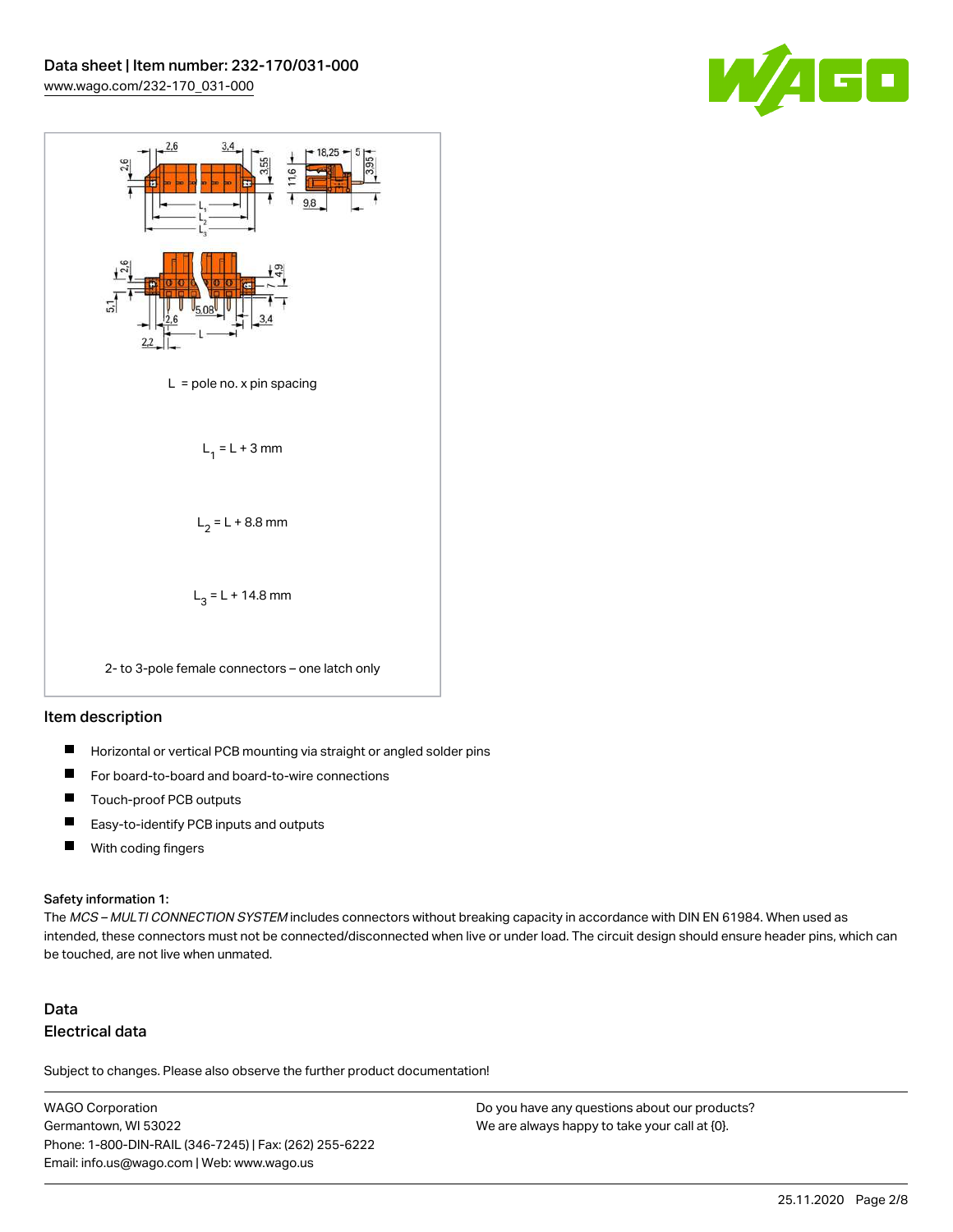

#### Ratings per IEC/EN 60664-1

| Ratings per                 | IEC/EN 60664-1                                                        |
|-----------------------------|-----------------------------------------------------------------------|
| Rated voltage (III / 3)     | 320 V                                                                 |
| Rated surge voltage (III/3) | 4 <sub>k</sub> V                                                      |
| Rated voltage (III/2)       | 320 V                                                                 |
| Rated surge voltage (III/2) | 4 <sub>k</sub> V                                                      |
| Nominal voltage (II/2)      | 630 V                                                                 |
| Rated surge voltage (II/2)  | 4 <sub>k</sub> V                                                      |
| Rated current               | 12A                                                                   |
| Legend (ratings)            | $(III / 2)$ $\triangle$ Overvoltage category III / Pollution degree 2 |

#### Ratings per UL 1059

| Approvals per                  | UL 1059 |
|--------------------------------|---------|
| Rated voltage UL (Use Group B) | 300 V   |
| Rated current UL (Use Group B) | 15 A    |
| Rated voltage UL (Use Group D) | 300 V   |
| Rated current UL (Use Group D) | 10A     |

#### Ratings per UL 1977

| Rated voltage UL 1977 | 600 <sup>V</sup><br>. |
|-----------------------|-----------------------|
| Rated current UL 1977 |                       |

### Ratings per CSA

| Approvals per                   | CSA   |
|---------------------------------|-------|
| Rated voltage CSA (Use Group B) | 300 V |
| Rated current CSA (Use Group B) | 15 A  |
| Rated voltage CSA (Use Group D) | 300 V |
| Rated current CSA (Use Group D) | 10 A  |

#### Connection data

| Pole No.                          | 10 |
|-----------------------------------|----|
| Total number of connection points | 10 |
| Total number of potentials        | 10 |
| Number of connection types        |    |
| Number of levels                  |    |

Subject to changes. Please also observe the further product documentation!

| <b>WAGO Corporation</b>                                | Do you have any questions about our products? |
|--------------------------------------------------------|-----------------------------------------------|
| Germantown, WI 53022                                   | We are always happy to take your call at {0}. |
| Phone: 1-800-DIN-RAIL (346-7245)   Fax: (262) 255-6222 |                                               |
| Email: info.us@wago.com   Web: www.wago.us             |                                               |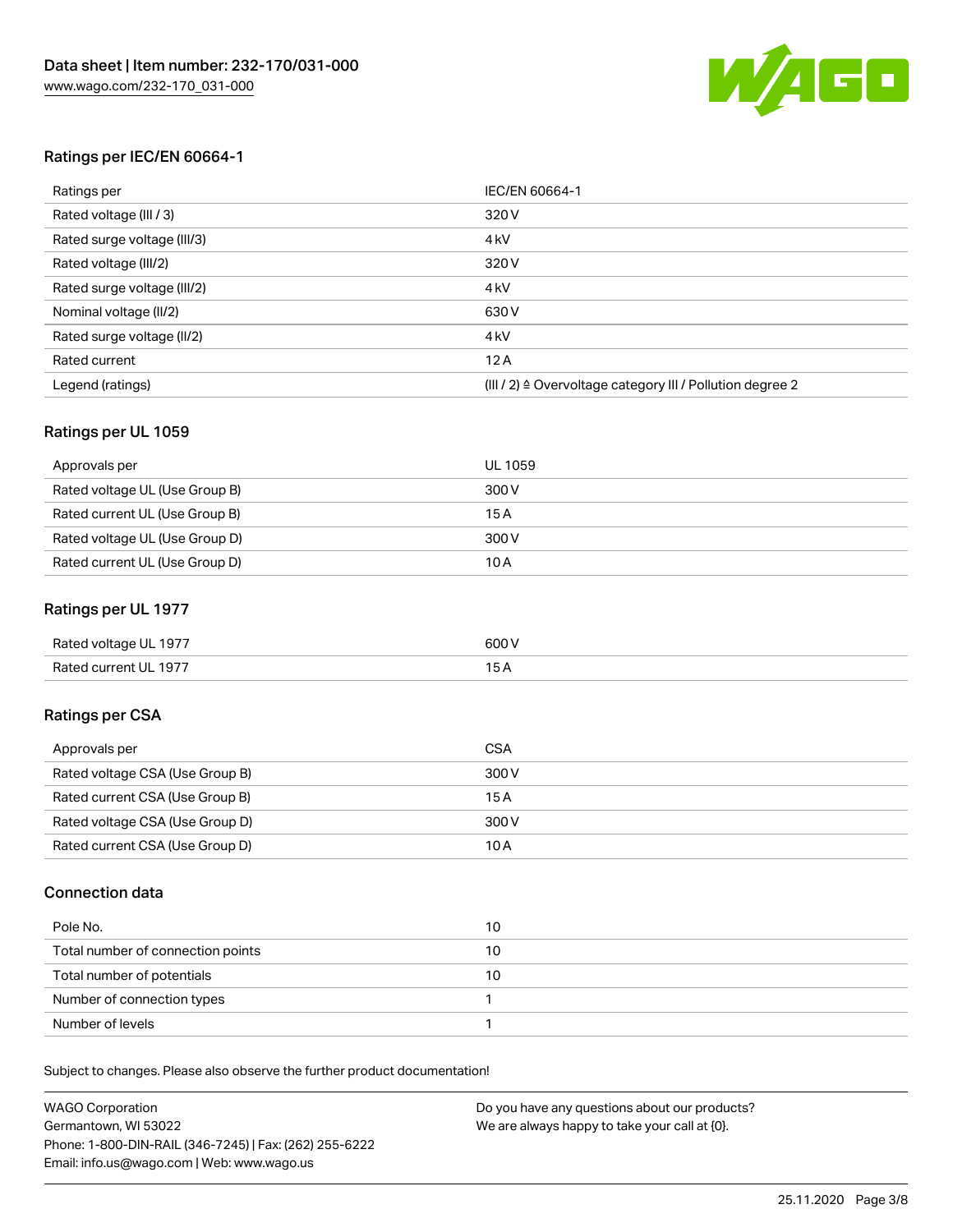

## Physical data

| Pin spacing                          | 5.08 mm / 0.2 inch    |
|--------------------------------------|-----------------------|
| Width                                | 65.6 mm / 2.583 inch  |
| Height                               | 23.25 mm / 0.915 inch |
| Height from the surface              | 18.25 mm / 0.719 inch |
| Depth                                | 11.6 mm / 0.457 inch  |
| Solder pin length                    | $5 \,\mathrm{mm}$     |
| Solder pin dimensions                | $0.6 \times 1$ mm     |
| Drilled hole diameter with tolerance | $1.3$ $(+0.1)$ mm     |

### Mechanical data

| Mounting type | Mounting flange       |
|---------------|-----------------------|
| Mounting type | Feed-through mounting |
|               | Panel mounting        |

### Plug-in connection

| Contact type (pluggable connector) | Female connector/socket |
|------------------------------------|-------------------------|
| Connector (connection type)        | for PCB                 |
| Mismating protection               | No                      |
| Mating direction to the PCB        | 90°                     |

#### PCB contact

| PCB contact                         | THT                                        |
|-------------------------------------|--------------------------------------------|
| Solder pin arrangement              | over the entire female connector (in-line) |
| Number of solder pins per potential |                                            |

## Material Data

| Color                       | orange           |
|-----------------------------|------------------|
| Material group              |                  |
| Insulation material         | Polyamide (PA66) |
| Flammability class per UL94 | V0               |
| Contact material            | Copper alloy     |
| Contact plating             | tin-plated       |
| Fire load                   | $0.162$ MJ       |
| Weight                      | 9.3 <sub>g</sub> |

Subject to changes. Please also observe the further product documentation!

| <b>WAGO Corporation</b>                                | Do you have any questions about our products? |
|--------------------------------------------------------|-----------------------------------------------|
| Germantown, WI 53022                                   | We are always happy to take your call at {0}. |
| Phone: 1-800-DIN-RAIL (346-7245)   Fax: (262) 255-6222 |                                               |
| Email: info.us@wago.com   Web: www.wago.us             |                                               |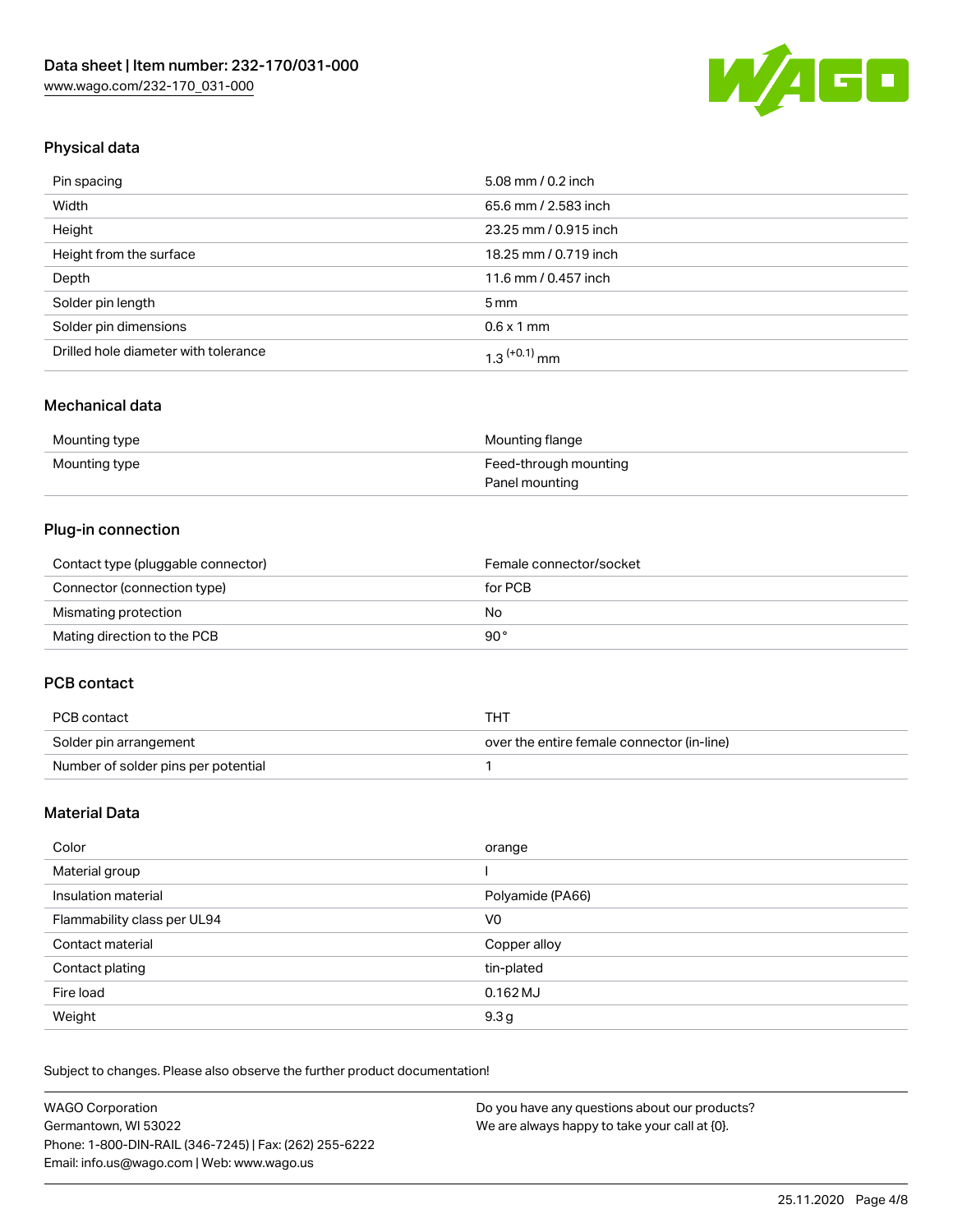

#### Environmental Requirements

| Limit temperature range | -60  +85 °Ր |
|-------------------------|-------------|
|-------------------------|-------------|

#### Commercial data

| Product Group         | 3 (Multi Conn. System) |
|-----------------------|------------------------|
| Packaging type        | <b>BOX</b>             |
| Country of origin     | DE                     |
| <b>GTIN</b>           | 4044918624190          |
| Customs tariff number | 85366990990            |

#### Approvals / Certificates

#### Ship Approvals

|                           |                             |                                 | Certificate |
|---------------------------|-----------------------------|---------------------------------|-------------|
| Logo                      | Approval                    | <b>Additional Approval Text</b> | name        |
| ABS.                      | <b>ABS</b>                  | $\overline{\phantom{a}}$        | $19 -$      |
|                           | American Bureau of Shipping |                                 | HG15869876- |
|                           |                             |                                 | <b>PDA</b>  |
|                           |                             |                                 |             |
|                           | <b>BV</b>                   | IEC 60998                       | 11915/D0 BV |
| 蓼                         | Bureau Veritas S.A.         |                                 |             |
|                           |                             |                                 |             |
| <b>BUREAU</b><br>VERITAST |                             |                                 |             |

#### UL-Approvals

| Logo                  | Approval                             | <b>Additional Approval Text</b> | Certificate<br>name |
|-----------------------|--------------------------------------|---------------------------------|---------------------|
| $\boldsymbol{\theta}$ | UL<br>UL International Germany GmbH  | <b>UL 1977</b>                  | E45171              |
|                       | UR<br>Underwriters Laboratories Inc. | <b>UL 1059</b>                  | E45172<br>sec. 18   |

### **Counterpart**



#### Item no.231-640

1-conductor male connector; 2.5 mm²; Pin spacing 5.08 mm; 10-pole; 2,50 mm²; orange [www.wago.com/231-640](https://www.wago.com/231-640)

Subject to changes. Please also observe the further product documentation!

WAGO Corporation Germantown, WI 53022 Phone: 1-800-DIN-RAIL (346-7245) | Fax: (262) 255-6222 Email: info.us@wago.com | Web: www.wago.us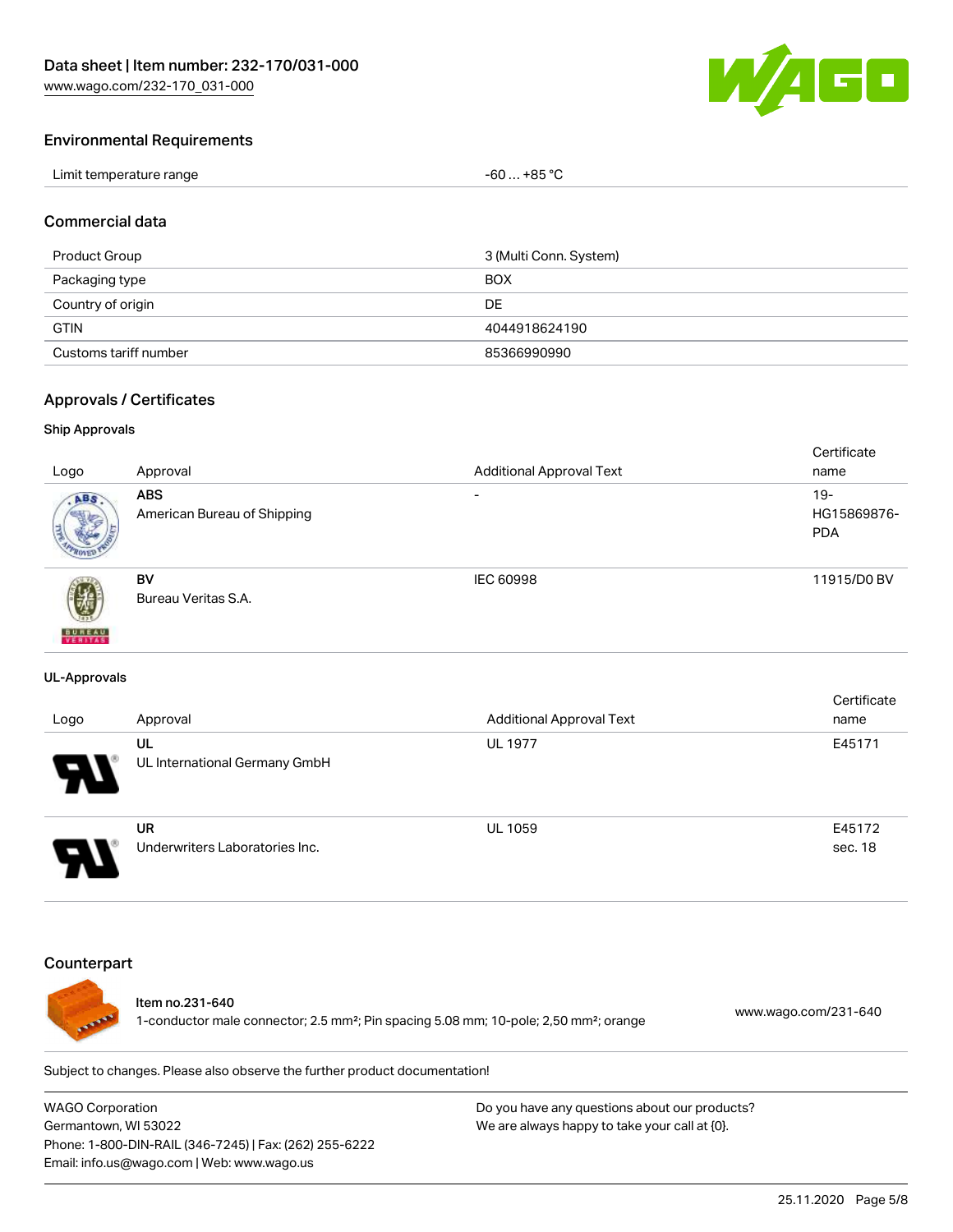

## Compatible products

| assembling |                                                                                                                            |                      |
|------------|----------------------------------------------------------------------------------------------------------------------------|----------------------|
|            | Item no.: 231-194<br>Self-tapping screw; B 2.2x13, fixing hole 1.8 mm Ø                                                    | www.wago.com/231-194 |
|            | Item no.: 231-195<br>Screw with nut; M2x12; for fixing element                                                             | www.wago.com/231-195 |
|            | Item no.: 231-295<br>Screw with nut                                                                                        | www.wago.com/231-295 |
| check      |                                                                                                                            |                      |
|            | Item no.: 210-136<br>Test plug; 2 mm $\varnothing$ ; with 500 mm cable                                                     | www.wago.com/210-136 |
|            | Item no.: 210-137<br>Test plug; 2.3 mm $\varnothing$ ; with 500 mm cable                                                   | www.wago.com/210-137 |
|            | Item no.: 231-661<br>Test plugs for female connectors; for 5 mm and 5.08 mm pin spacing; 2,50 mm <sup>2</sup> ; light gray | www.wago.com/231-661 |

## Downloads Documentation

Additional Information

Phone: 1-800-DIN-RAIL (346-7245) | Fax: (262) 255-6222

Email: info.us@wago.com | Web: www.wago.us

| Auuluvilai IIII viiliauvil                                                                                                                                             |                                               |               |          |
|------------------------------------------------------------------------------------------------------------------------------------------------------------------------|-----------------------------------------------|---------------|----------|
| Technical explanations                                                                                                                                                 | Apr 3, 2019                                   | pdf<br>3.6 MB | Download |
|                                                                                                                                                                        |                                               |               |          |
| <b>CAD files</b>                                                                                                                                                       |                                               |               |          |
| CAD data                                                                                                                                                               |                                               |               |          |
| 2D/3D Models 232-170/031-000                                                                                                                                           |                                               | URL           | Download |
| <b>CAE</b> data                                                                                                                                                        |                                               |               |          |
| EPLAN Data Portal 232-170/031-000                                                                                                                                      |                                               | URL           | Download |
| ZUKEN Portal 232-170/031-000                                                                                                                                           |                                               | URL           | Download |
| <b>PCB Design</b>                                                                                                                                                      |                                               |               |          |
| Symbol and Footprint 232-170/031-000                                                                                                                                   |                                               | URL           | Download |
| CAx data for your PCB design, consisting of "schematic symbols and PCB footprints",<br>allow easy integration of the WAGO component into your development environment. |                                               |               |          |
| Subject to changes. Please also observe the further product documentation!                                                                                             |                                               |               |          |
| <b>WAGO Corporation</b>                                                                                                                                                | Do you have any questions about our products? |               |          |
| Germantown, WI 53022                                                                                                                                                   | We are always happy to take your call at {0}. |               |          |

We are always happy to take your call at {0}.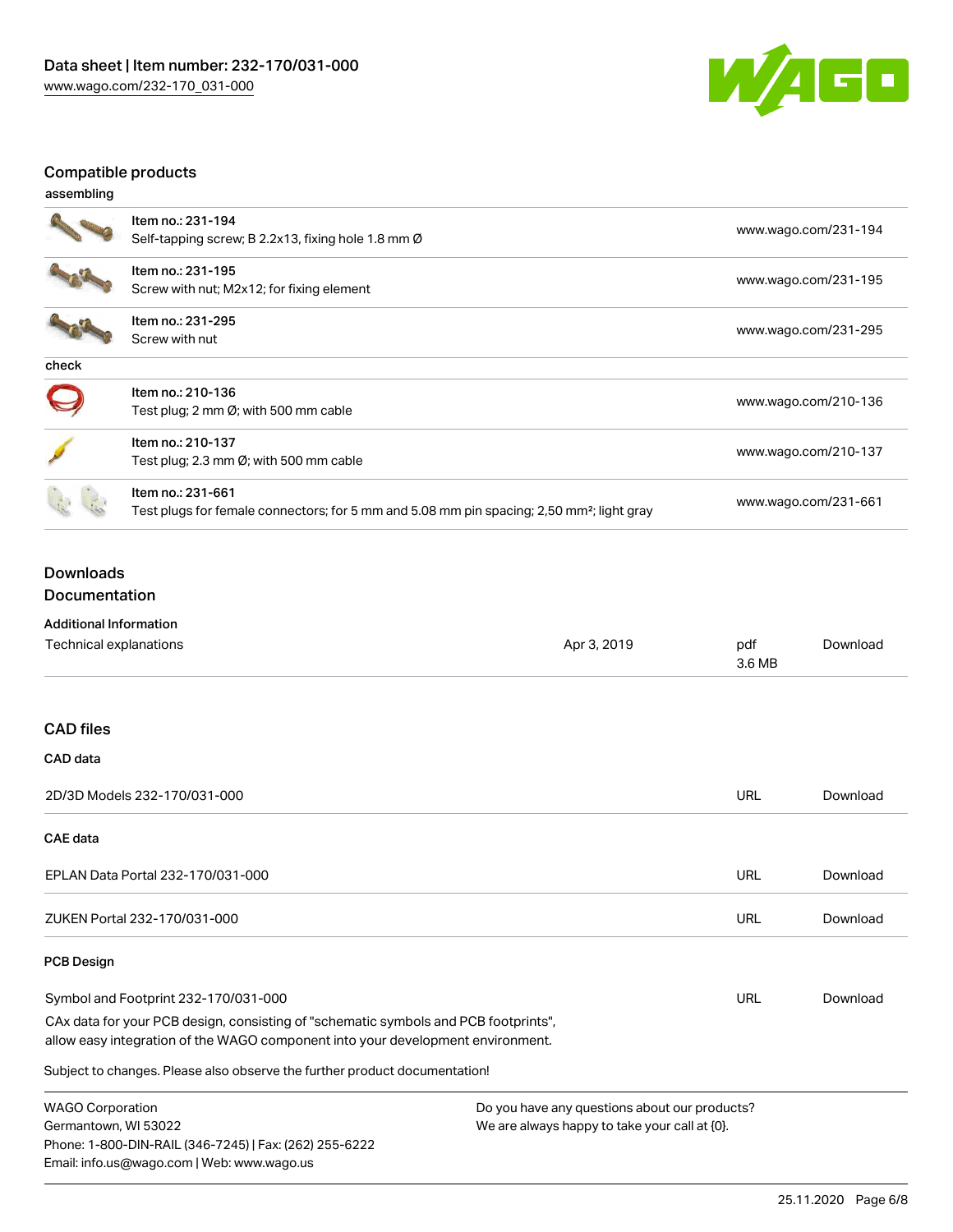#### Supported formats:

- $\blacksquare$ Accel EDA 14 & 15
- $\blacksquare$ Altium 6 to current version
- $\blacksquare$ Cadence Allegro
- $\blacksquare$ **DesignSpark**
- $\blacksquare$ Eagle Libraries
- $\blacksquare$ KiCad
- $\blacksquare$ Mentor Graphics BoardStation
- $\blacksquare$ Mentor Graphics Design Architect
- $\blacksquare$ Mentor Graphics Design Expedition 99 and 2000
- $\blacksquare$ OrCAD 9.X PCB and Capture
- $\blacksquare$ PADS PowerPCB 3, 3.5, 4.X, and 5.X
- $\blacksquare$ PADS PowerPCB and PowerLogic 3.0
- $\blacksquare$ PCAD 2000, 2001, 2002, 2004, and 2006
- $\blacksquare$ Pulsonix 8.5 or newer
- $\blacksquare$ STL
- 3D STEP П
- $\blacksquare$ TARGET 3001!
- $\blacksquare$ View Logic ViewDraw
- $\blacksquare$ Quadcept
- Zuken CadStar 3 and 4  $\blacksquare$
- Zuken CR-5000 and CR-8000 П

PCB Component Libraries (EDA), PCB CAD Library Ultra Librarian

#### Installation Notes

Application

Subject to changes. Please also observe the further product documentation!

WAGO Corporation Germantown, WI 53022 Phone: 1-800-DIN-RAIL (346-7245) | Fax: (262) 255-6222 Email: info.us@wago.com | Web: www.wago.us